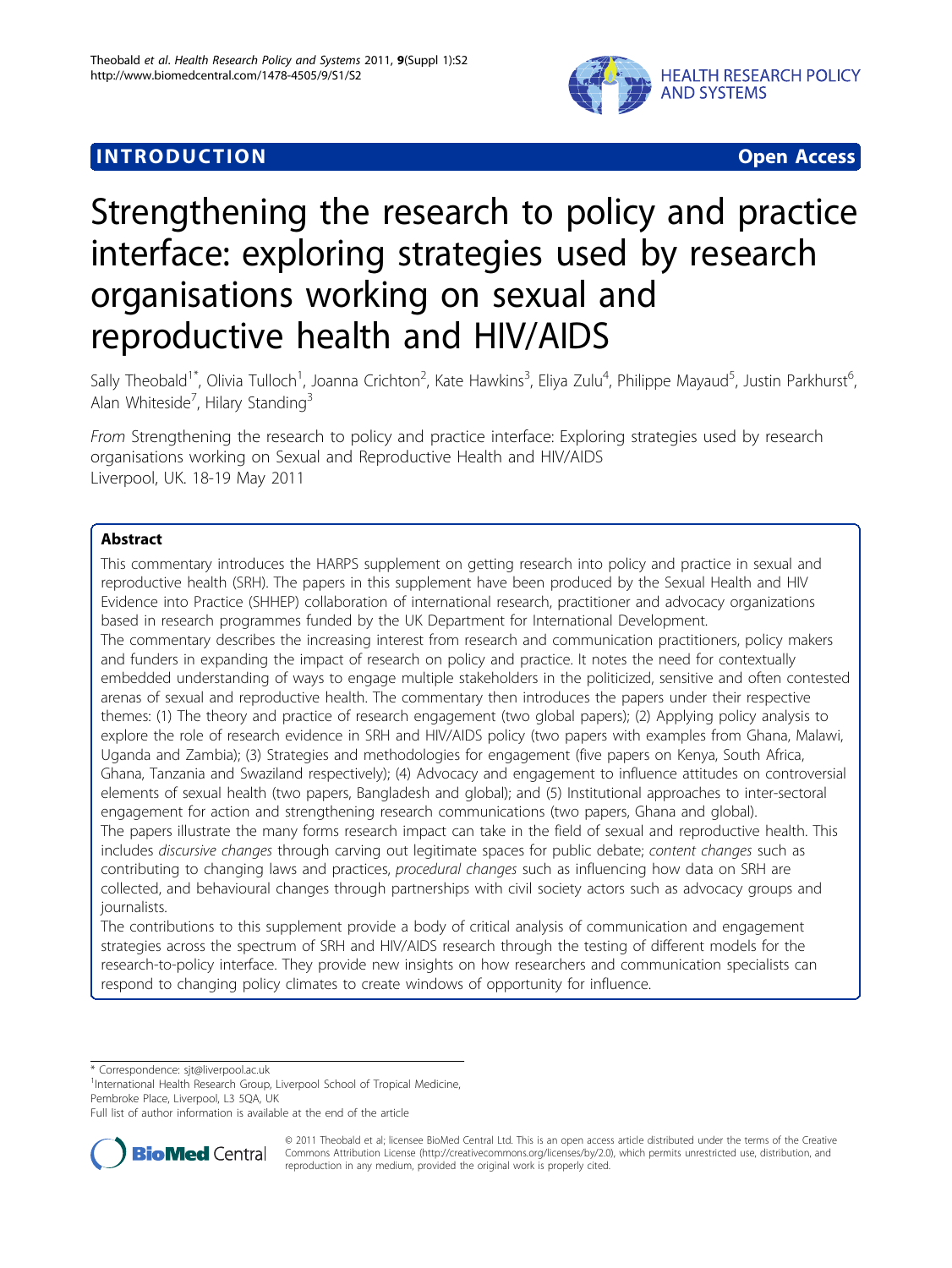Interest in research uptake and research engagement is growing. The impetus for this growth comes from multiple constituencies. First, in the context of addressing the high levels of morbidity and mortality associated with HIV and sexual and reproductive health (SRH) in resource poor contexts researchers, communication specialists and donors may feel a moral and ethical imperative to try to ensure that policy and practice draws on the best research available. In some countries civil society and activist groups have been active in calling governments to account to provide the best treatment available, as exemplified by the Treatment Action Campaign's efforts to ensure provision of antiretroviral drugs in South Africa.

Second, research impact and communications are on the agenda of many funders, who are keen to show the impact of their investment and justify this to their own constituencies or tax payers. For instance 'research impact' carries a third of marks in proposal assessment for European Union funded research proposals. In the UK, the Economic and Social Research Council has recently appointed a strategic adviser for research and impact and the UK Department for International Development (DFID) research programmes have stipulated that research uptake activities are integrated into research programmes.

This supplement presents conceptual and empirical analyses of the research-policy interface. It draws on work carried out by researchers and communication specialists from four Research Programme Consortia (RPC) funded by DFID which focus on SRH and HIV/AIDS. The RPCs have been active in Sub-Saharan (South Africa, Malawi, Uganda, Zambia, Tanzania, Kenya, Ghana) and Asia (Bangladesh and India) as well as the UK. The articles were produced as part of the Sexual Health and HIV Evidence into Practice (SHHEP) initiative, which is a collaboration across these four RPCs. This work was prompted by a desire to learn about and improve research to policy and practice processes, and to explore how investment of time and resources in this area had an impact on the work of the RPCs.

A key challenge in understanding research-policy links is the multiplicity of contexts and variables that affect the relationships between the two sectors. This supplement focuses on the research-policy interface in one broad area – that of SRH and HIV/AIDS – enabling detailed discussion of the issues at stake in policy engagement in one, albeit fast moving and fluid area of the health sector that involves multiple stakeholders working at different levels. These issues can be highly politicised, sensitive and challenging and the messages

and processes through which to engage with diverse stakeholders in different contexts need careful consideration.

The articles in this supplement provide critical analysis of communication and engagement strategies across the spectrum of SRH and HIV/AIDS research through reflective application and the testing of different models for the research-to-policy interface. In many contexts, SRH issues are conceptualised by policy makers and practitioners as low priority, low profile, controversial and unpopular. HIV and AIDS on the other hand, following long and sustained advocacy and campaigning has risen up national and international policy agendas. We bring new insights on research communication by increasing understanding of how researchers and communication specialists worked on different SRH and HIV issues and with different research methodologies, responding to changing policy climates to create windows of opportunity for influence. These insights also have implications for other health issues and beyond the SRH and HIV.

There is need for increased reflection and experimentation with research communication techniques to enable academics and communication specialists to be more strategic about the tools and approaches they use to target particular audiences. The articles represent a broad range of strategies developed and applied by SHHEP researchers and communication specialists to influence different actors (for example policy makers, practitioners and the media). They show that a deep understanding of context is critical in research engagement approaches, as is local credibility and trust and capacity to sustain multi-level relationships over long periods.

The papers in this supplement address the following questions:

1. How do SRH and HIV/AIDS research organisations describe their policy influencing aims, and who are the policy makers they seek to influence?

2. What influencing strategies and approaches are used by SRH, HIV and AIDS research organisations and how are these shaped by methodology, context and subject area?

3. What are the different ways in which research evidence is strategically framed in order to maximise impact?

4. What strategies do research organisations use to track the impact of their work?

5. From the perspective of research organisations, what models and conceptual frameworks are helpful in informing and framing research engagement?

The papers are organised according to five themes: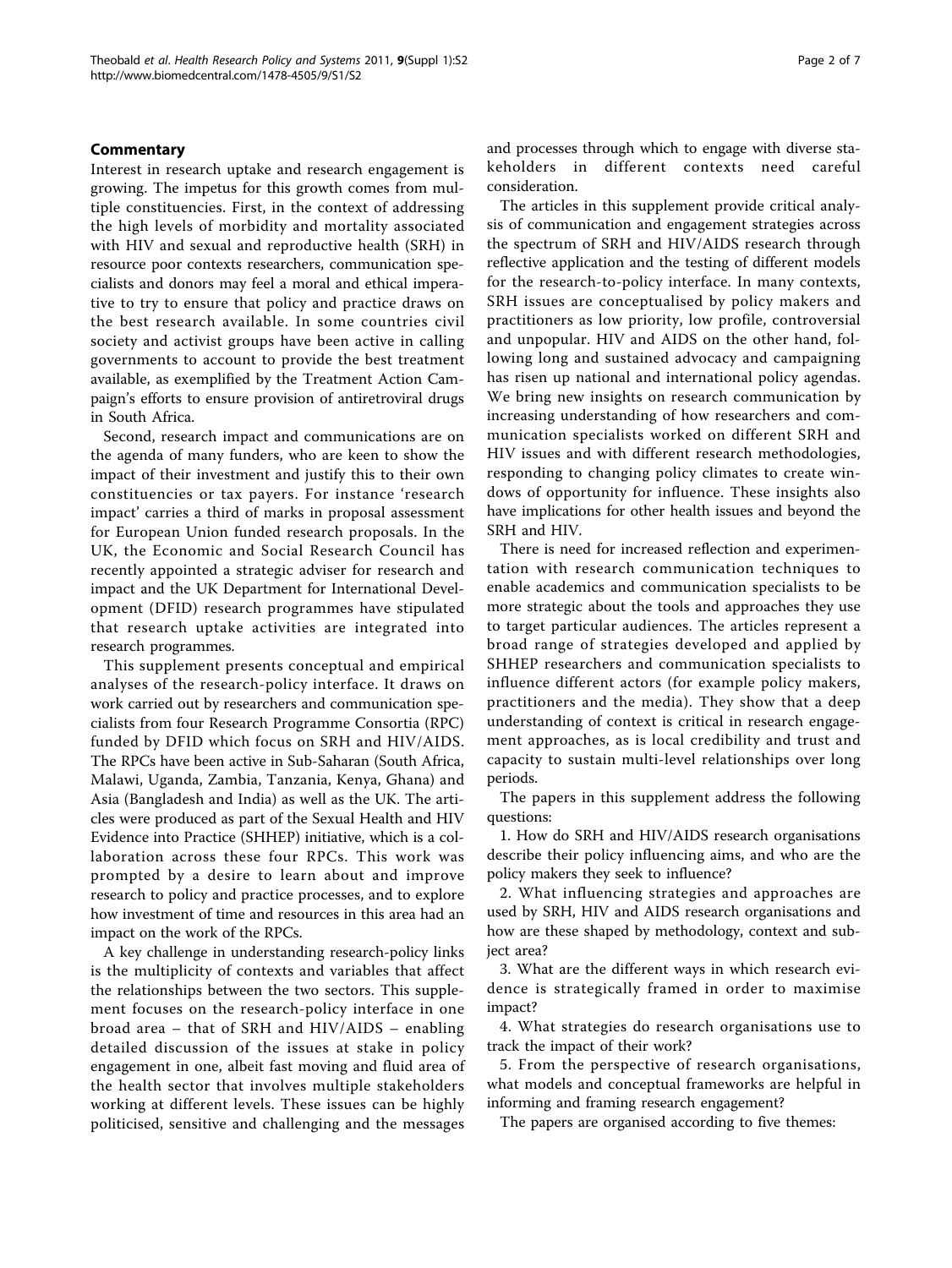## Theme 1. The theory and practice of research engagement

Two articles (Sumner et al [\[1](#page-5-0)]; Crichton and Theobald [[2](#page-5-0)]) frame the supplement by reviewing the theory and practice of research engagement. Sumner et al [[1](#page-5-0)] synthesise the diversity of theoretical approaches to research uptake, illustrating their uses in supporting and conceptualising research engagement in different fields within SRH and HIV/AIDS. They present an analytical framework to illustrate how the opportunities for research to shape policy and practice are driven by an interaction between policy ideas, policy actors and political context. In later sections, this analytical framework is applied to selected articles in the supplement to show how they interact in the current context on a specific SRH issue (for example, cotrimoxazole prophylaxis, Gender Based Violence) and to provide examples of interventions to increase the probability of research impact in SRH and HIV/AIDS policy.

Crichton and Theobald's paper [\[2](#page-5-0)] uses in-depth interviews with researchers and communications specialists working within the four DFID funded RPCs to explore their understandings, motivation, dilemmas and framing of research engagement in SRH and HIV/AIDS research. They adapt the Overseas Development Institute's 'RAPID' (research and policy in development) framework [[3\]](#page-5-0) to include an explicit focus on research actors' positionality and use this to interrogate and present their analysis. They argue that the attributes, skills, position and disciplinary outlooks of researchers and communications specialists, and their perceptions about the role of research evidence in policy and practice, feed into their approach to influence. They suggest rather than having a blueprint approach to intensification and diversification of policy engagement for research actors and institutions, a variety of research influencing goals and engagement approaches is desirable. The articles that follow illustrate this diversity of approaches.

## Theme 2: Applying policy analysis to explore the role of research evidence in SRH and HIV/AIDS policy

The two articles in this theme use policy analysis to understand the role of research evidence in national and international SRH and HIV/AIDS policy formation. In a case-study from Ghana, Burris et al [[4\]](#page-5-0) examine the process through which research evidence related to the interrelations between Herpes simplex virus type-2 (HSV-2) infection and HIV, influenced treatment policies and guidelines at the international level and what were the mechanisms of international-to-national policy transfer. The analysis highlights the pivotal role of 'policy networks' and policy entrepreneurs in shaping research uptake. Policy networks were formed either formally at an international level (WHO) or informally (within Ghana). The case-study illustrates that within sexual health policy networks, there is often a single individual or 'policy entrepreneur' who generates the momentum for policy change. Donor influence can also be critical and was cited as the single strongest impetus or impediment to policy change in Ghana.

A comparative policy analysis by Hutchinson et al [\[5](#page-5-0)] discusses how national policies respond to emerging research evidence on cotrimoxazole as an inexpensive and highly efficacious preventative intervention in HIV infected individuals in Malawi, Uganda and Zambia. They apply the RAPID framework to explore differences in policy formulation, highlighting the critical roles of the context in which evidence is considered, the nature and understanding of that evidence, and the links between key knowledge brokers and policy makers. Operational research evidence seems to have been taken up quickly, while evidence from randomised controlled trials was not necessarily translated into policy so swiftly if the issue was not framed as policy relevant, or there was not a policy window in which change could occur. As in all settings, the role of powerful policy entrepreneurs was critical and instrumental in pushing cotrimoxazole preventive therapy onto the agenda. The links between different research and policy actors are important, and the authors argue that overlaps between different networks are central in facilitating knowledge transfer.

## Theme 3: Strategies and methodologies for engagement

This theme focuses on different strategies and methodologies for research engagement. These include developing meaningful relationships and exchange with intermediaries (Oronje et al on working with the media in Kenya [[6\]](#page-5-0)) and with community and trial participants (Delany-Moretlwe et al in South Africa [\[7](#page-5-0)]). Methodologies include impact analysis (Henry and Whiteside on the impact of a report on HIV in Swaziland [\[8](#page-5-0)]), a casestudy analysis (Tulloch et al on the lessons learnt from four case-studies on research engagement in Sub-Saharan Africa [\[9](#page-5-0)]) and developing a "boundary organisation" to enable exchange across and between research and policy actor institutions (Drimie & Quinlan's paper on HIV and nutrition in South Africa [\[10\]](#page-6-0)).

Oronje et al [[6\]](#page-5-0) illustrate practical approaches to overcoming mutual distrust between researchers and media specialists and building the technical capacities of both camps in enhancing the use of research in the media. Using a case-study analysis of multiple strategies for engaging with the media they show how one international research organisation (the Kenya-based African Population and Health Research Center – APHRC) has sought to develop trusting relationships between researchers and the media. This involved structured meetings, informal lunch meetings, mutual training and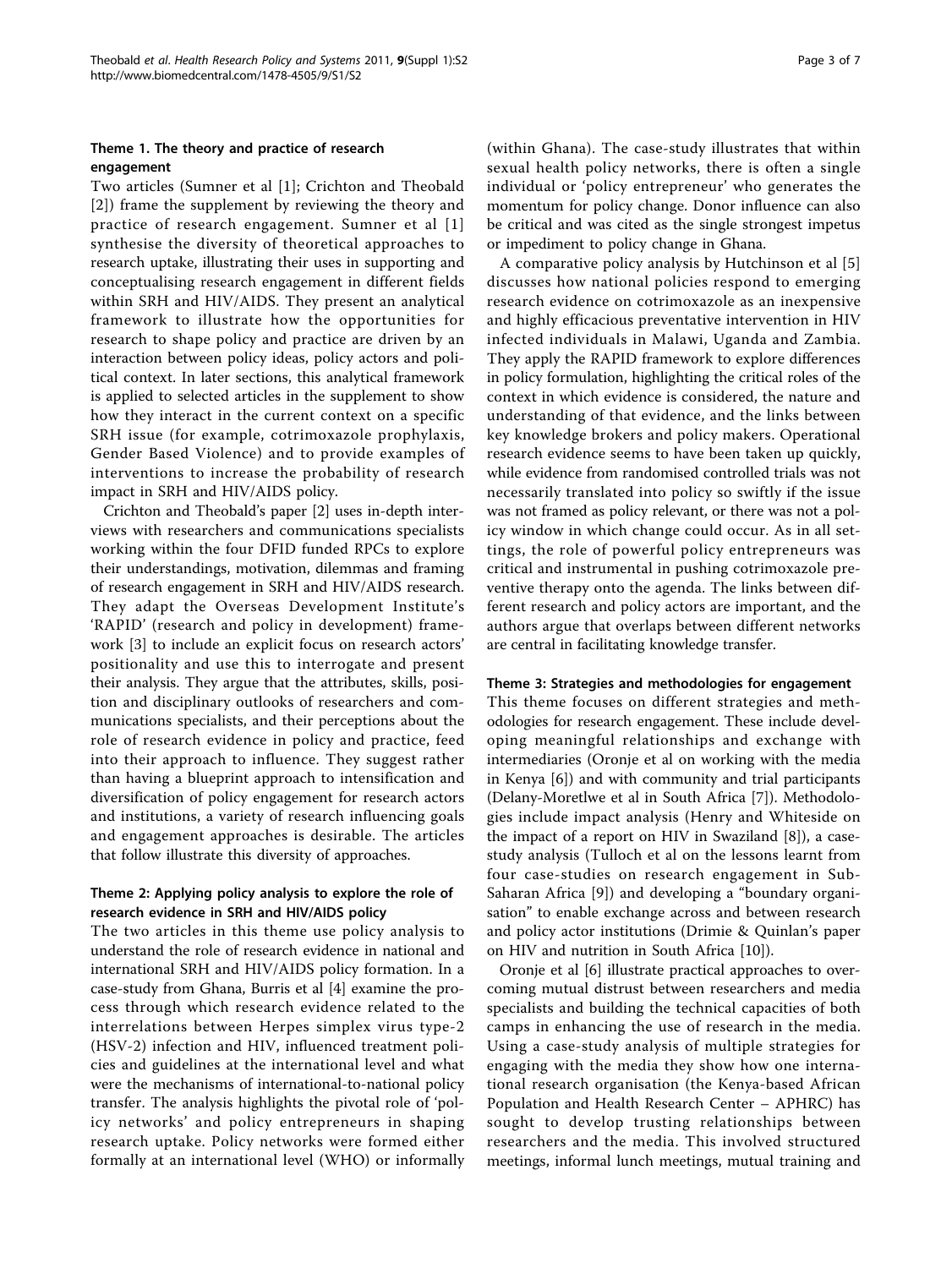incentives for journalists to cover SRH issues in the press (through competitions and prizes for best coverage) and partnership with the producers of a popular Kenyan soap opera – "Makutano Junction" – to ensure research informed plot development and raise awareness, tackle stigma and promote information about underused SRH services. APHRC also worked with the producers to support viewers' requests for further information through sending support resources by post or SMS text messages. The authors recognized that communicating research through the mass media is important in moving research to policy and action, contributing to specific Kenyan policy decisions, addressing the culture of silence on SRH issues, countering stigma and promoting access to information. The impact however, is not easy to measure and many journalists lack interest and the capacity to produce high quality coverage of research findings.

The article by Delany-Moretlwe et al [[7\]](#page-5-0) provides an interesting illustration of the importance of the political context in which evidence is considered – in this case how the apartheid history of South Africa left a legacy of suspicion and mistrust of research. Investment in communicating research results and building partnerships with communities and trial participants has been essential for building trust. They explore the process of conducting and communicating randomised controlled trials to test the causal relationship between HSV-2 infection and HIV transmission. The paper highlights the process of developing a communication plan, and ongoing dialogue and relationship building with different communities through Community Advisory Boards and Community Based Organisations. The personal touch can be critical; they report that staff, trial participants and community members were heavily invested in a positive outcome of the research and this illustrates how important trials can be, at a personal level, in terms of the hope they represent in the fight against HIV. All study participants were informed of the results of the trials by SMS text messages before media announcements. The investments made in community engagement brought knowledge to communities and interest in research, which created an enabling environment for future SRH and HIV/AIDS research.

Henry and Whiteside's paper [\[8](#page-5-0)] shows how impact assessment can be of real value in understanding the research-to-policy interface, and ultimately the impact of their research. They conducted an impact assessment of the report 'Reviewing 'Emergencies' for Swaziland: Shifting the Paradigm in a New Era' which aimed to bring the devastating effect of HIV on all aspects of Swazi life to the attention of local policy makers and international donors. An assessment of the impact of the report was commissioned to understand how, where and why it had (and had not) made an impact. This article highlights the importance of finding terminologies that stick and have impact in the context of AIDS in Swaziland as a 'long-term emergency.' The assessment showed the importance of knowing and being embedded in context, and the credibility of the message bearer.

Tulloch et al [\[9](#page-5-0)] use case-study analysis to explore the enablers and constraints of how research is translated into policy and practice in the cases of male circumcision in South Africa and Tanzania; gender based violence, and maternal syphilis screening in Ghana. This case-study analysis highlights the importance of looking critically at practice within different settings and not assuming that policy change will automatically result in improved implementation. Lessons learnt include the need for researchers and communication specialists to work at developing networks of actors across the policy and practice continuum, and designing long-term communications strategies which are appropriate to a range of specific technical, political and cultural contexts.

Drimie and Quinlan [[10](#page-6-0)] deploy the concept of a 'boundary organisation' to frame and analyse research engagement. A boundary organisation is one that cuts across research and policy maker communities to support co-production – of research and the application of research – in policy and practice. The authors discuss the Health Economics and HIV/AIDS Research Division's (HEARD) 'boundary organisation' role of leading the Regional Network on AIDS, Livelihoods and Food Security (RENEWAL). Key challenges include the politics of political engagement and the time constraints of policy makers, nurturing policy champions, and maintaining the integrity of the interactive research agenda. The RENEWAL experience shows that boundary organisations need to be simultaneously flexible and persistent and that the gradual strengthening of networks needs to bring in diverse constituencies to support legitimacy and engender trust.

## Theme 4: Advocacy and engagement to influence attitudes on controversial elements of sexual health

Two commentaries offer accounts of reflective learning at institutional level which highlighted lessons learnt in advocacy and engagement in relation to influencing attitudes on controversial elements of sexual health. Rashid et al [[11\]](#page-6-0) show that it is possible to create a public space and dialogue on sexuality and rights in a conservative and challenging environment like Bangladesh by bringing together a diverse group of stakeholders – lesbian, gay, bisexual and transsexual groups, research, academics, NGO professionals, health providers, journalists and policymakers – to successfully challenge representations of sexuality in the public arena. This can be done by assessing strategic opportunities and building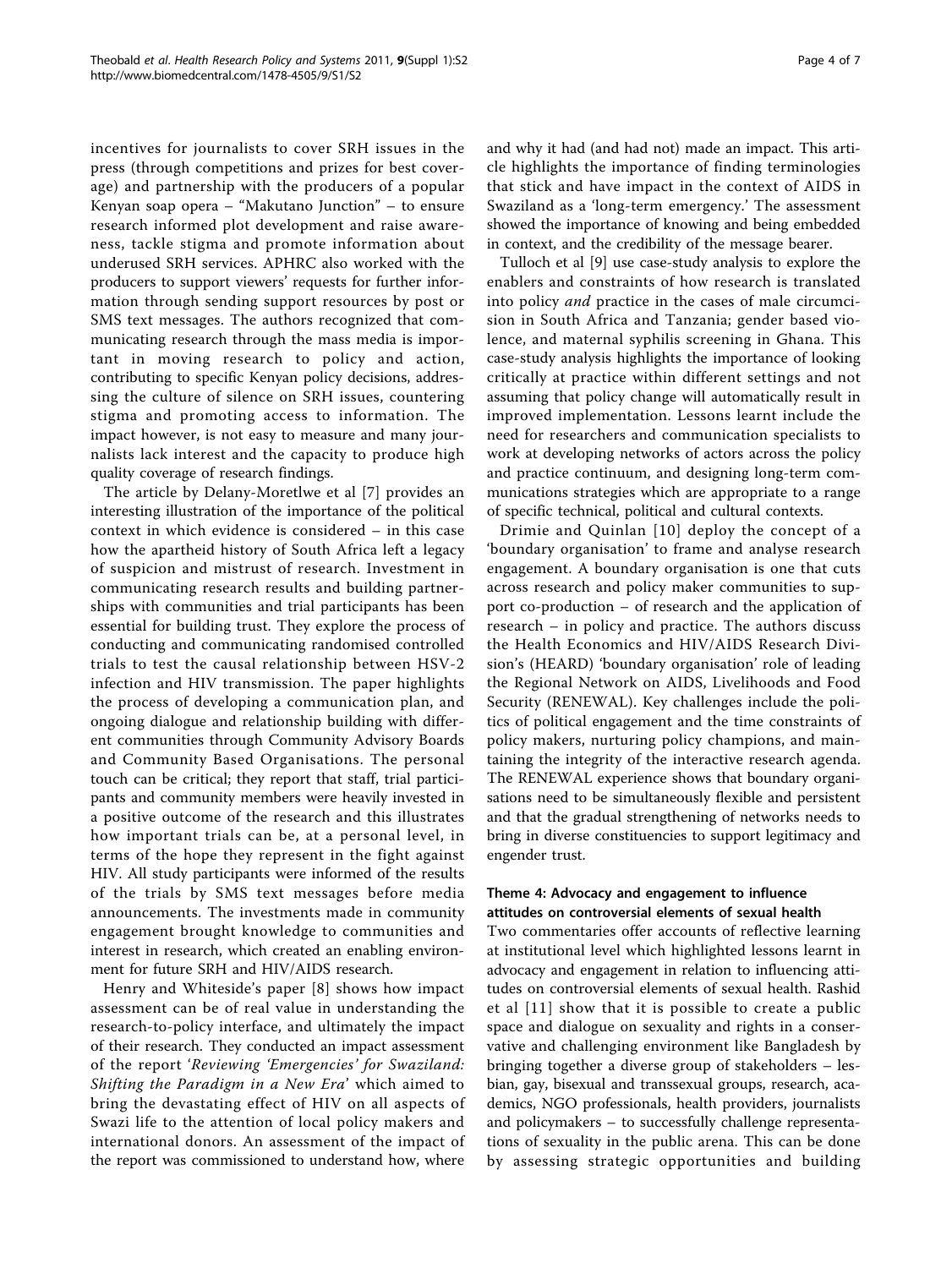sustained alliances and partnerships with media, activists, academics and sexual minority group coalitions for long term change in attitudes, behaviour and legal frameworks. In assessing the impact of this kind of initiative, the authors argue that attention should be paid to understanding the role of interim outcomes as a marker of research influence in a complex environment.

Knerr and Philpott's engaging article [[12\]](#page-5-0) commentary describes the journey of one organisation - The Pleasure Project - to bridge the worlds of academia, public health and the sex industry to improve sexual health outcomes. The Pleasure Project argues for greater focus on effective sexual health interventions that incorporate pleasure as a key component, with the continuing aim of bridging the sexual health–pleasure divide. Knerr and Philpott [\[12\]](#page-6-0) note that the public health response to HIV has been and continues to be overwhelmingly focused on the negative outcomes of sex. However evidence shows that eroticisation of safer sex and inclusion of pleasure in sex education narratives can be effective encouragements to safer sex. The authors analyse how The Pleasure Project communicates messages about eroticising safer sex to diverse audiences and assess how well these messages have worked. Key lessons are the need to challenge health professionals' pre-conceptions and discomfort with issues related to sex and sexuality and to combine all levels of evidence – from the experimental to the anecdotal – and bringing experiential knowledge from the sex industry to bridge the health– pleasure divide.

## Theme 5: Institutional approaches to intersectoral engagement for action and strengthening research communications

Two commentaries synthesise institutional approaches to intersectoral engagement for action and capacity strengthening. Gyapong et al's commentary piece [[13](#page-6-0)] is a critical reflection on the role of the Research and Development Division (RDD) of the Ghana Health Service in fostering inter-sectoral action to support Ghanaian Orphans and Vulnerable Children (OVC). Gyapong et al [\[13](#page-6-0)] argue that the multifaceted nature of HIV/AIDS requires new partnerships with multiple stakeholders. Through being situated within a government department, RDD has good access to directors and programme managers. The paper shows how this institutional positionality has enabled collaboration with senior managers within the Ministry of Health, Department of Social Welfare and other key stakeholders to take forward research and action on OVC. The paper reflects on the opportunities and challenges of multiple stakeholder engagement throughout the cycle of research: from agenda setting to discussions on policy relevance.

South's short commentary piece [[14\]](#page-6-0) summarises lessons learnt from the four DFID funded RPCs represented in this supplement. DFID's stipulation of investment in research uptake (minimum of 10% in the previous round of RPCs) has strengthened the legitimacy of communications activities. South [[14](#page-6-0)] argues for the importance of supporting communication specialists, including financial support to enable activities to take place, training, access to resources and expertise, and being part of a community of people working to promote the use of research findings. She outlines the work of and learning from a Community of Practice, which served to link communications specialists working on one RPC – Evidence for Action. Key here is the importance – for all of those involved – of a sense of belonging to a community which is supportive of ideas and action.

Young and Mendizabal [[15\]](#page-6-0) have developed a categorisation of the range of impacts research can have. They categorise impact as: attitudinal (changes in the perceptions of key stakeholders); discursive (changes in language usage); content (changes in written policy); procedural (changing how something is done); and behavioural changes (sustainable changes in the way something is perceived or approached). We present an adapted version of this framework below to characterise the influences seen in the field of SRH and HIV/AIDS illustrated in this supplement:

In linking research to policy and practice, these articles illustrate the importance of:

1. Undertaking reflective assessments of the policy relevance of research evidence, its scope and limitations within a particular context and the ethical implications of communicating the research

2. Carrying out strategic scoping of opportunities and levers for influence through analysis of the policy context, actors and processes, including the political or cultural acceptability of research findings

3. Assessing the nature of the research evidence and consulting with other key actors on how best to frame it in ways that increase local decision makers' receptivity.

4. Keeping communications strategies flexible, innovative, jargon free and relevant to research institutions' objectives to keep them effective.

5. Being aware of the broad range of research impacts (Table [1\)](#page-5-0)

The supplement shows the importance of coupling traditional research communications, for example, peer reviewed written work and face-to-face meetings with decision makers, with techniques that meet policy makers', the media and communities' needs for accessible and timely messaging and engagement. The supplement also illustrates a paradigm shift away from traditional dissemination at the end of research projects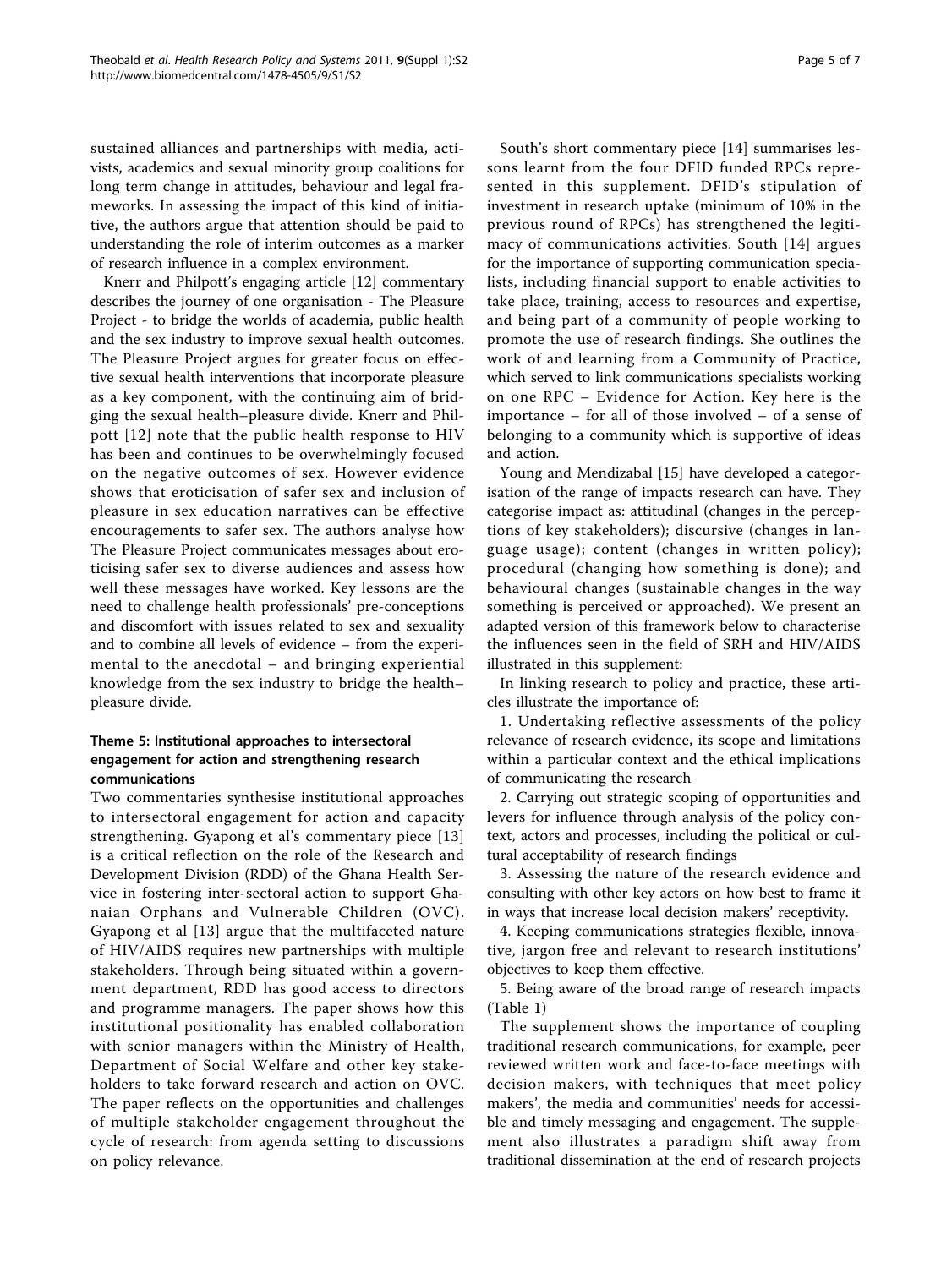<span id="page-5-0"></span>

| Broad category of<br>research influence | Specific areas in SRH, HIV and AIDS sector                                                            | Illustrative examples                                                                                                                                                                                                                                                                        |
|-----------------------------------------|-------------------------------------------------------------------------------------------------------|----------------------------------------------------------------------------------------------------------------------------------------------------------------------------------------------------------------------------------------------------------------------------------------------|
| Discursive changes                      | Change discourse                                                                                      | Opening new public spaces/discourses on representations of sexuality in<br>Bangladesh (Rashid et al [11])<br>Challenging key academic or policy discourses, for example on health<br>economics and on Children and HIV, and gender and masculinities<br>(Crichton and Theobald [3])          |
| Content changes                         | Change laws/policies                                                                                  | Change in law to exempt survivors of gender-based violence from paying<br>medical costs (Tulloch et al [9])<br>Research to analyse the process of uptake of Cotrimoxazole preventive<br>therapy in Zambia, Uganda and Malawi and draw out lessons on policy<br>change (Hutchinson et al [5]) |
| Procedural changes                      | Change how health-related government ministries<br>or agencies analyse their data on service delivery | Gender disaggregated data and equity analysis of ART data now part of<br>MoH processes (REACH Trust, Malawi) (Crichton and Theobald [3])                                                                                                                                                     |
| Behavioural<br>changes                  | Raise awareness of and access to research and<br>capacity to understand it.                           | Media engagement and media capacity building:<br>Raising awareness about health and rights through an entertaining and<br>engaging drama – Makutano Junction (Oronje et al [6])                                                                                                              |
|                                         | Support attitudinal change                                                                            | The Pleasure Project's global mapping of pleasure used research to<br>promote sexy safe sex (Knerr & Philpott [12])                                                                                                                                                                          |
|                                         | Build national capacity to carry out research and<br>identify the policy implications                 | Research was undertaken on OVC within the Ministry of Health and links<br>developed with other government departments (Gyapong et al [13])                                                                                                                                                   |

to fostering ongoing long-term engagement with different stakeholders throughout the research cycle. We illustrate these trends with case-studies focusing on sexual and reproductive health, HIV and AIDS but this paradigm shift and its implications are of broad relevance to health research in general. The supplement demonstrates that where health policy issues are highly politicised or controversial in a given context, or neglected by policy makers, this increases the importance of effective policy engagement strategies. There is need for researchers, communications and advocacy practitioners to strategise together to identify the communications objectives and most appropriate approaches for particular research projects. This requires sufficient resources, continual capacity building and ongoing critical review of research uptake strategies.

### Acknowledgements

This article has been published as part of Health Research Policy and Systems Volume 9 Supplement 1, 2011: Strengthening the research to policy and practice interface: Exploring strategies used by research organisations working on sexual and reproductive health and HIV/AIDS. The full contents of the supplement are available online at [http://www.health-policy-systems.](http://www.health-policy-systems.com/supplements/9/S1) [com/supplements/9/S1.](http://www.health-policy-systems.com/supplements/9/S1)

### Author details

<sup>1</sup>International Health Research Group, Liverpool School of Tropical Medicine, Pembroke Place, Liverpool, L3 5QA, UK. <sup>2</sup>African Population and Health Research Center, PO Box 10787, 00100 GPO, Nairobi, Kenya Current address: School of Social and Community Medicine, University of Bristol, Canynge Hall, 39 Whatley Road, Bristol, BS8 2PS, UK. <sup>3</sup>Knowledge Technology and Society Team, Institute of Development Studies at the University of Sussex, Brighton BN1 9RE, UK. <sup>4</sup>African Institute for Development Policy (AFIDEP), P. O. Box 14688-00800, Westlands, Nairobi, Kenya. <sup>5</sup>Infectious Diseases & Reproductive Health, London School of Hygiene and Tropical Medicine, Room 248a, Keppel St, London WC1E 7HT, UK. <sup>6</sup>Health Policy Unit, London School of Hygiene and Tropical Medicine, 15-17 Tavistock Place, London,

WC1H 9SH, UK. <sup>7</sup>Health Economics & HIV/AIDS Research Division, University of Kwazulu-Natal, South Africa.

## Competing interests

The authors declare that they have no competing interests.

## Published: 16 June 2011

#### References

- 1. Sumner A, Crichton J, Theobald S, Zulu E, Parkhurst J: What shapes research impact on policy: Understanding research uptake in SRH policy processes in resource poor contexts. Health Research Policy and Systems 2011, 9(Suppl 1):S3.
- 2. Crichton J, Theobald S: Strategies and Tensions in Communicating Research on Sexual and Reproductive Health, HIV and AIDS: A Qualitative study of the experiences of researchers and communications staff. Health Research Policy and Systems 2011, 9(Suppl 1):S4.
- 3. Crewe E, Young J: Bridging Research and Policy: Context, Evidence and Links. ODI Working Papers 173 2002.
- 4. Burris H, Parkhurst J, Adu-Sarkodie Y, Mayaud P: Getting research into policy - Herpes simplex virus type-2 (HSV-2) treatment and HIV infection: international guidelines formulation and the case of Ghana. Health Research Policy and Systems 2011, 9(Suppl 1):S5.
- 5. Hutchinson E, Parkhurst J, Droti B, Gibb DM, Chishinga N, Phiri S, Hoskins S: National policy development for cotrimoxazole prophylaxis in Malawi, Uganda and Zambia: the relationship between Context, Evidence and Links. Health Research Policy and Systems 2011, 9(Suppl 1):S6.
- 6. Oronje RN, Undie C, Zulu EM, Crichton J: Engaging media in communicating research on sexual and reproductive health and rights in sub-Saharan Africa: Experiences and lessons learned. Health Research Policy and Systems 2011, 9(Suppl 1):S7.
- 7. Delany-Moretlwe S, Stadler J, Mayaud P, Rees H: Investing in the future: lessons learnt from communicating the results of HSV/ HIV intervention trials in South Africa. Health Research Policy and Systems 2011, 9(Suppl 1): S8.
- 8. Whiteside A, Henry F: The Impact of HIV and AIDS Research: A case study from Swaziland. Health Research Policy and Systems 2011, 9(Suppl 1):S9.
- 9. Tulloch O, Adu-Sarkodie Y, Opoku BK, Lithur NO, Sickle E, Delany-Moretlwe S, Wambura M, Changalucha J, Theobald S: Using research to influence sexual and reproductive health practice and implementation in Sub-Saharan Africa: A case-study analysis. Health Research Policy and Systems 2011, 9(Suppl 1):S10.